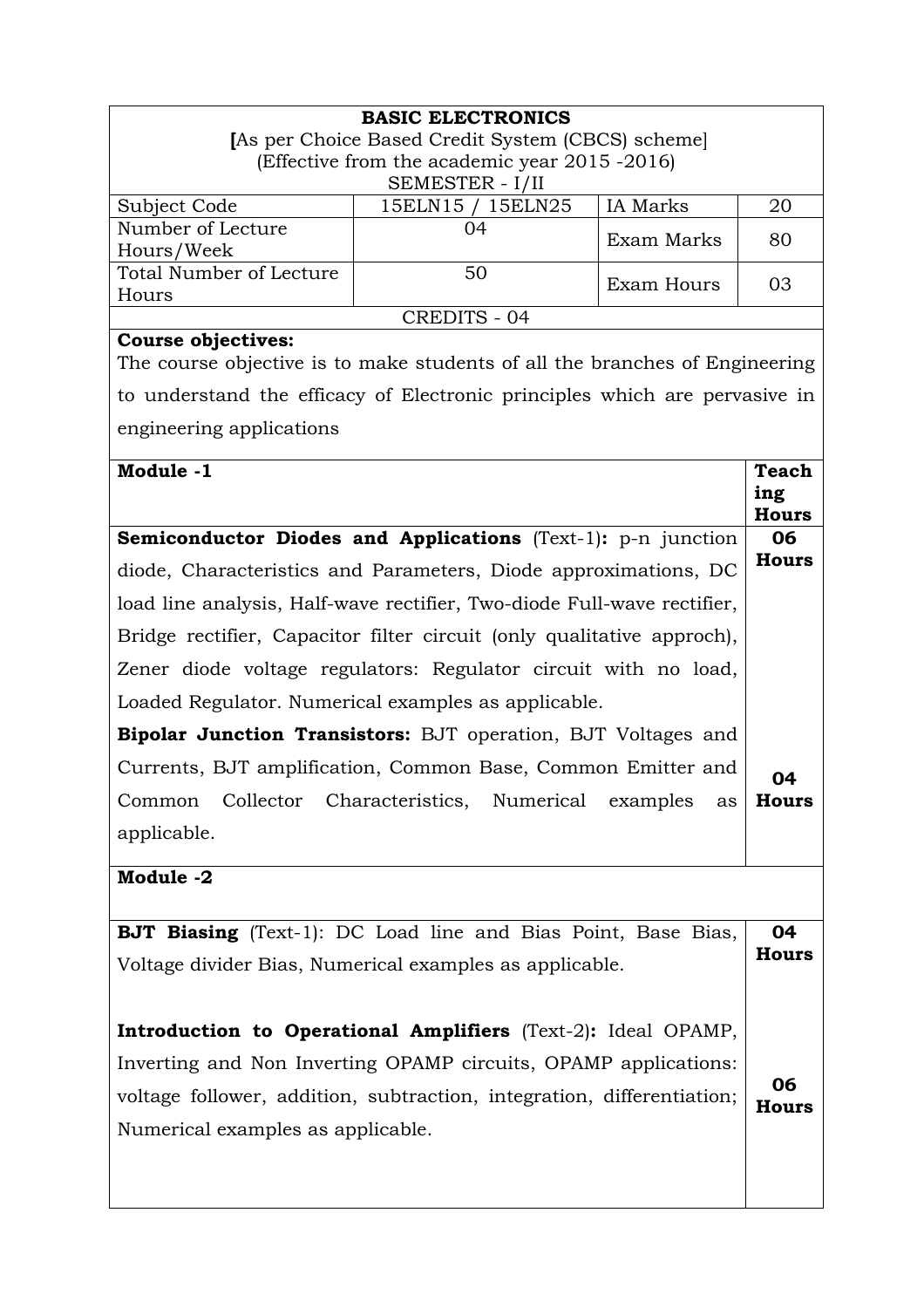| Module $-3$                                                                 |       |  |  |
|-----------------------------------------------------------------------------|-------|--|--|
| <b>Digital Electronics</b> (Text-2): Introduction, Switching and Logic      |       |  |  |
| Levels, Digital Waveform (Sections 9.1to 9.3). Number Systems:              |       |  |  |
| Decimal Number System, Binary Number System, Converting                     |       |  |  |
| Decimal to Binary, Hexadecimal Number System: Converting                    |       |  |  |
| Binary to Hexadecimal, Hexadecimal to Binary, Converting                    |       |  |  |
| Hexadecimal to Decimal, Converting Decimal to Hexadecimal, Octal            |       |  |  |
| Numbers: Binary to Octal Conversion. Complement of Binary                   |       |  |  |
| Numbers. Boolean Algebra Theorems, De Morgan's theorem. Digital             |       |  |  |
| Circuits: Logic gates, NOT Gate, AND Gate, OR Gate, XOR Gate,               |       |  |  |
| NAND Gate, NOR Gate, X-NOR Gate. Algebraic Simplification,                  |       |  |  |
| NAND and NOR Implementation (Sections 11.7 and 11.8): NAND                  |       |  |  |
| Implementation, NOR Implementation. Half adder, Full adder.                 |       |  |  |
|                                                                             |       |  |  |
| Module-4                                                                    |       |  |  |
| <b>Flip-Flops</b> (Text-2): Introduction to Flip-Flops (Section 12.1), NAND |       |  |  |
| Gate Latch/ NOR Gate Latch, RS Flip-Flop, Gated Flip-Flops:                 |       |  |  |
| Clocked RS Flip-Flop (Sections 12.3 to 12.5).                               |       |  |  |
| <b>Microcontrollers</b> (Ref.1): Introduction to Microcontrollers, 8051     |       |  |  |
| Microcontroller Architecture and an example of Microcontroller              |       |  |  |
| based stepper motor control system (only Block Diagram approach).           |       |  |  |
|                                                                             |       |  |  |
| Module-5                                                                    |       |  |  |
| <b>Communication Systems</b> (Text-2): Introduction, Elements of            |       |  |  |
| Communication Systems, Modulation: Amplitude Modulation,                    | Hours |  |  |
| Spectrum Power, AM Detection (Demodulation), Frequency and                  |       |  |  |
| Phase Modulation. Amplitude and Frequency Modulation: A                     |       |  |  |
| comparison.                                                                 |       |  |  |
| <b>Transducers (Text-2): Introduction, Passive Electrical Transducers,</b>  |       |  |  |
| Resistive Transducers, Resistance Thermometers, Thermistor.                 |       |  |  |
| Linear Variable Differential Transformer (LVDT). Active Electrical          |       |  |  |
| Transducers, Piezoelectric Transducer, Photoelectric Transducer.            |       |  |  |
|                                                                             |       |  |  |